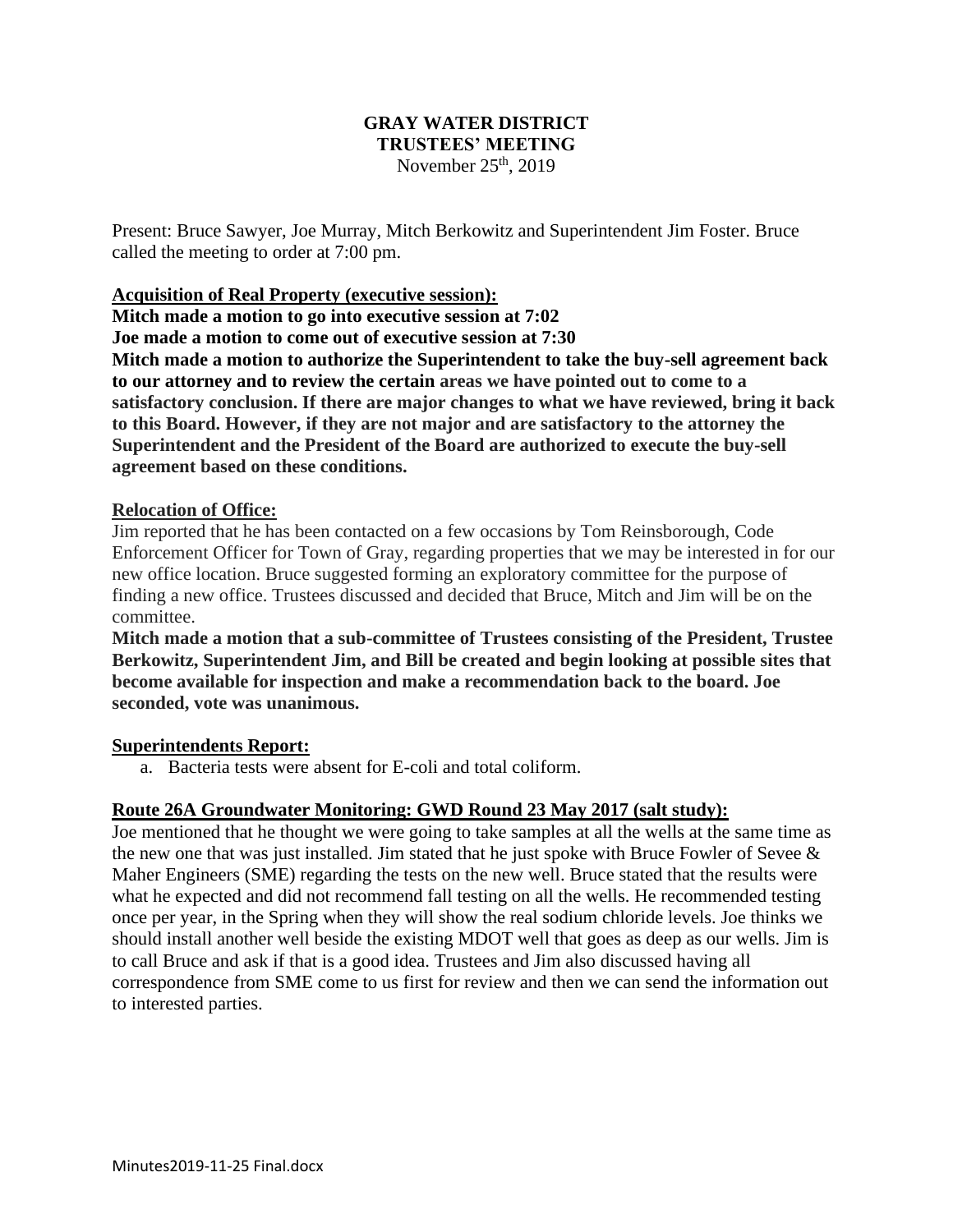# **North Raymond Road MDOT Project STP-1876(600):**

Jim handed out copies of the Bid Alternative sheets we received back. Gorrill-Palmer Engineers (GPE) had estimated \$193,900 and the bids came back at \$309,450. Trustees discussed details of the price differences and that there really isn't anything we can do about it. We are committed to this project and the work needs to be done. The agreement has already been signed. At this point the only way we could back out is if the State backed out of the project.

# **Town of Gray Sidewalk and Storm Drain Upgrades on Rt 26:**

This may not happen next year as we originally thought, it may now be the year after. Which gives us more time to prepare for the work we want to do while they have the road open.

# **National Weather Service Forecast Office, Gray (NWS):**

Jim is to set a meeting with the Weather Service folks to discuss their request for water.

## **Gray Development, LLC. Proposed Multi-Family Residential Project:**

Joe asked if there was an update on this project. Jim reported that he believes it is now a dead issue.

### **Holiday Bonuses:**

**Joe made a motion to give all Water District employees 1% bonus as we have traditionally done. Mitch seconded.** Trustees then discussed Mitch's question on what kind of year we've had here at the district and whether another half percent might be appropriate.

**Mitch made a motion to amend the first motion from 1% to 1.5%. Joe seconded. Vote on amendment was unanimous. Vote on original motion as amendment was also unanimous.**

## **Planning for the Future:**

Trustees received a document prepared by Mitch with questions pertaining to planning for the future.

**Joe made a motion to table this item until next month when the other Trustees are present. There was no second.** Trustees decided to continue for at least a half hour but then possibly saving the rest until next meeting.

"*Does the Board have a written plan or vision or statement that assists the District in its daily functions as well as its budgetary proceedings? If so, can we spend time having our Supt. and staff review this and make specific recommendations to amend the plan with best estimates of cost for the next 20 years? If not, should we start this formal process and if not why not?"*

Bruce stated that our vision is to provide potable drinking water to the general public and fire protection for the Town. Jim stated that that is what our Charter says and he would caution against veering too far from what our Charter says. Bruce agreed and added that the Charter is our blueprint for how we justify decisions. We are also limited by that. Jim mentioned that one of our previous Trustees did write a master plan. The mission statement is:

### A. Mission Statement

- a. Provide customers with:
	- Safe, high quality drinking water
	- Reliable, dependable and timely service
	- Fair and reasonable cost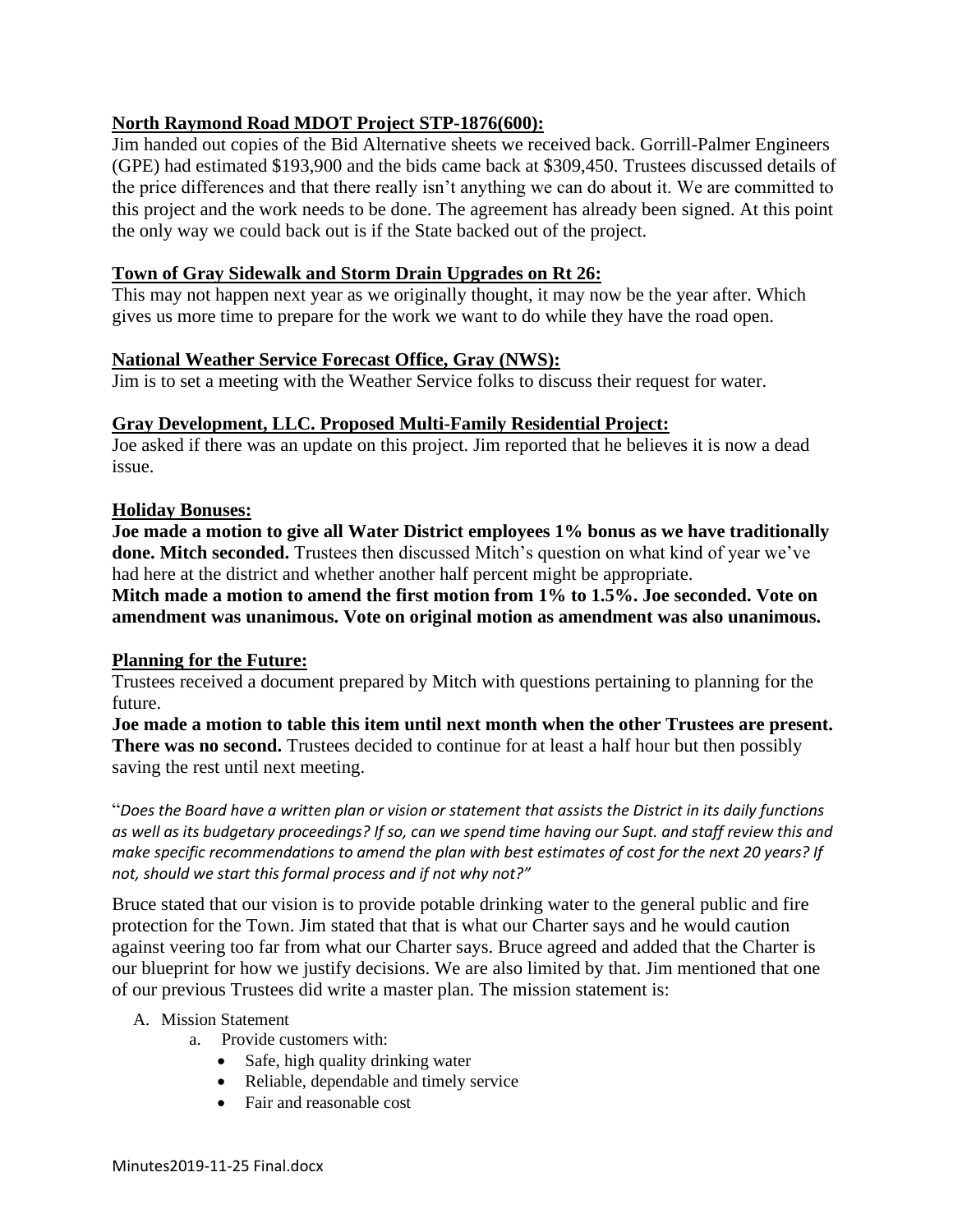- Adequate water for fire protection
- b. Conduct business in a professional, ethical, and courteous manner
- c. Comply with applicable governmental rules and regulations

Trustees discussed that they don't think we ever adopted the document as our official master plan. The office manager is to electronically distribute the 9-page document to all the Trustees. Mitch stated that he thinks we should keep in touch with what the Town is doing/discussing regarding their comprehensive plan. Mitch thinks it would be appropriate for the Superintendent or his designee to attend those meetings, rather than a Trustee, when the Town holds them since Jim is the one with the knowledge of where our infrastructure exists and how we could support improvements. Bruce and Jim explained that GWD has primarily operated in a reactionary fashion. We don't go installing water main where we think there might be development or even where the Town mentions there will be development. Because things change often and the Town changes it's mind. We don't invest in installing infrastructure anywhere unless someone requests it and pays for it 100%. Bruce mentioned that we do now stay apprised of what the Town is thinking about through the Public Works Director who lets us know about future road projects, etc..

#### "*How do our current pumping and storage capacities fare against current customer demands?"*

Jim answered that we exceed existing customer demand under normal conditions. We have been able to keep up with supply and recover after water main breaks. We need to keep up with renewing pumps and standpipes etc.. Unaccounted for water is something we need to continue to work on. We did fix some significant leaks this year but there's more to do. We will continue to have these issues as our system ages.

"*Over the past ten years, what is the change if any, between our capacities versus our average daily demand? Is this a fairly constant change and if so, what plans are in place including capital expenditure planning (CEP), to maintain a "marginal excess system capacity"?"*

This is a question that Jim's staff can dig into and report back.

### "*What are the Planners in the Town of Gray predicting for future growth and in what areas are they focusing on*?"

Bruce stated that Joe has done a lot of work in this area. Joe stated that it's hard to have a handle on what the planners are thinking, it's a very fluid thing. The planners of the Town will bring up ideas and seem very interested in them and then all of a sudden no one is talking about it anymore. It's hard to know what to believe until it actually happens. And even then, it might be scrapped and done over.

Mitch hopes that discussion on the items in this document will continue at the next meeting after Jim and his staff has had a chance to look at it.